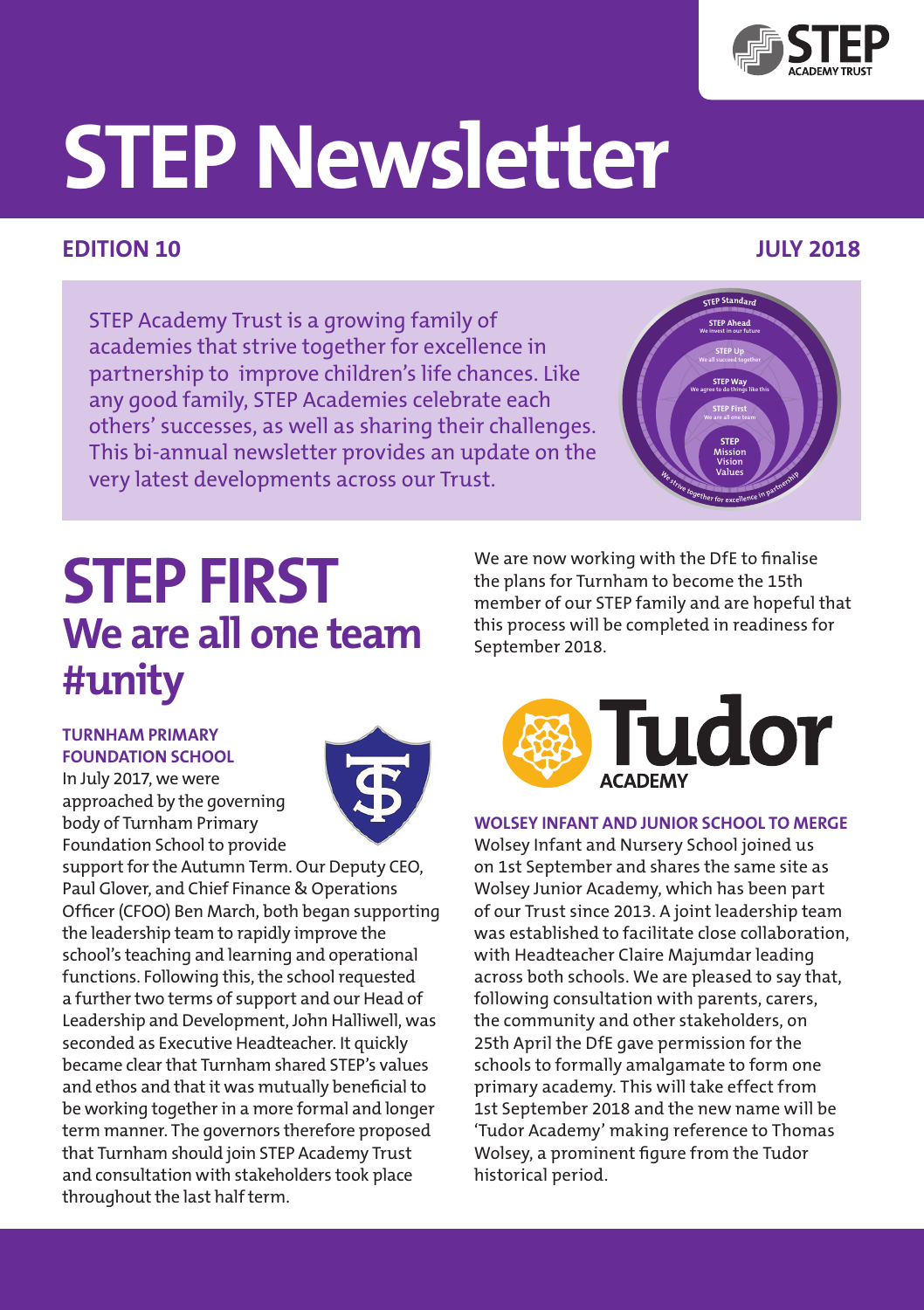## **In Focus – Teaching and Learning Lead: Mathematics**

**A regular feature, "In Focus" examines the work of a key STEP service, team or individual. This edition of "In Focus" features Tom Garry, STEP's Teaching and Learning Lead for Mathematics.**

Ince joining STEP in 2015, Tom has worked as a teacher, a middle and senior leader, and, most recently, a member of the Teaching and Learning Team. His role involves both schoollevel leadership at Angel Oak as well as the I ince joining STEP in 2015, Tom has worked as a teacher, a middle and senior leader, and, most recently, a member of the Teaching and Learning Team. His role involves both schoolmathematics.



Tom's current work includes designing progression documents to support the STEP Standard for mathematics, trialling incremental coaching to develop teachers' pedagogy, and organising STEP's NQT training programme. In his spare time, Tom enjoys reading and photography, and he is currently working towards a Master's at King's College, London.

## **STEP Way We agree to do things like this #consistency**

### **Navigating the financial challenges facing the education sector**

**The Public Sector has faced funding<br>pressures for some years and over t<br>12-18 months the impact of this ha<br>felt within the education sector. As it is hi** pressures for some years and over the past 12-18 months the impact of this has been felt within the education sector. As it is highly likely that budget pressures will continue, it is reasonable to ask *'What is STEP's approach to financial management?'*, *'How may the funding pressures impact on the education of children within the Trust?'* and *'What can we all do to help?'*.

#### **What is STEP's approach to financial management?**

The Mission of STEP Academy Trust states, in part, that the Trust was established *"...to improve the life chances of all children…"*. So that the Mission is more than words and instead can be delivered,



STEP has developed a highly effective and well regarded business operating model. At the heart of this model is a determination to direct as much resource as possible towards Teaching and Learning. Our financial statements (available on the STEP website) evidence that this has been achieved over the past three years, and our budget projections show this pattern continuing.

For the business model to work, all staff within STEP appreciate that we are "One Team" and as such we agree to operate in a consistent manner. As a result, our Trust can maximise economies of scale across a range of services and goods with savings re-invested in Teaching and Learning. This approach has also enabled STEP to not just save money but also avoid costs. For example, staff retention has remained very high and therefore recruitment costs have been lower than typical.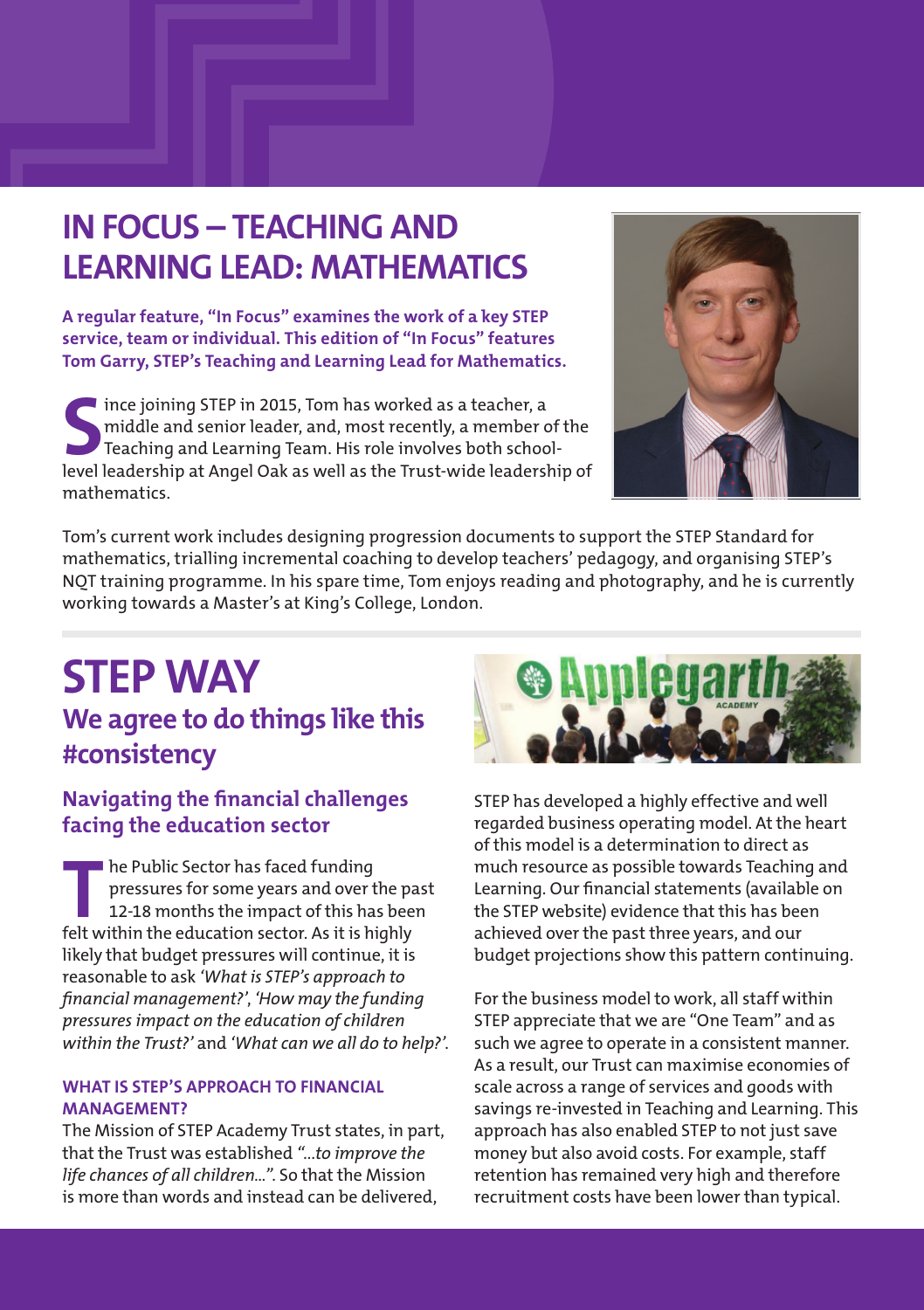

#### **How might the funding pressures impact on the education of children within the Trust?**

**academy needs to undergo a staffing restructure. P Way** All decisions within STEP are rooted in keeping children – their safety, security and education – at the heart of everything. Whilst this can be expected within a school environment, it does mean that constant focus on prioritisation of resource is needed. As a result, at times difficult decisions need to be made, for example, when an We are acutely aware of how upsetting this situation can be, however the critical question is not just one of finance but rather what is in the best interests of the children? The track record of the Trust provides assurance that when difficult decisions like this are made, the positive impacts are apparent within a very short space of time.

#### **What can we all do to help?**

STEP has found that it is often best to tackle situations as a team, and head on. To this end all staff within our Trust are focused on using resources in the best way possible. This includes

**STEP 8 And STEP And STEP And STEP And STEP And STEP 3 And STEP 3 And STEP 3 And STEP 3 And STEP 3 And STEP 3 And STEP 3 And STEP 3 And STEP 3 And STEP 3 And STEP 3 And STEP 3 And STEP 3 And STEP 3 And STEP 3 And STEP 3 An STEP Up** in the Trust's financial statements, where an cult **come academy has a budget pressure the academy is STE<sup>P</sup> <sup>S</sup>tandard** avoid additional cost. Where possible, the Trust utilising any staffing capacity for defined projects, such as the re-decoration of Phoenix, to uses innovative timetabling so that resources – locations. Additionally, and again as evidenced supported by others within our STEP family.

**STEPPOSITIES AND TRUST OF THE TRUST OF STEPPOSITIVE VIEWS about the Trust on social media,** which may support pupil recruitment, as well as **Vision Value contributing towards school trips and paying for We agree to do things like this** All of us can assist by being involved in initiatives **STEP FIRST WE are all one of the Mission, Vision and Values of** school meals and clubs in advance. By so do<br>t to tackle the Trust will continue to see the benefit of<br>To this end that will positively impact STEP and that are in the Trust. This includes being careful in our use of resources and fully supporting the PTA, sharing school meals and clubs in advance. By so doing, using the STEP Compass to navigate the financial challenges facing the education sector.

## **STEP Up We all succeed together #support**

#### **Executive Leadership Model**

**The approach to school improvement which STEP has taken, has been adapted in line with the number of schools within our Trust as STEP has grown When the Trust consisted** STEP has taken, has been adapted in line as STEP has grown. When the Trust consisted of Gonville, David Livingstone and Applegarth Academies, school improvement was mainly delivered through the substantive Headteacher of each school. When Wolsey Junior Academy joined in 2013, the role of the Executive Head was used to share experience and proven models of improvement. The model of an academy having an Executive Head continued at both Angel Oak and then in some of our academies across East Sussex.

At the same time, the Executive Management Team (EMT) has grown to now be able to offer a range of school improvement support. The EMT currently consists of the CEO, DCEO, CFOO, Head of Teaching and Learning, Head of Leadership Development and Head of Standards.